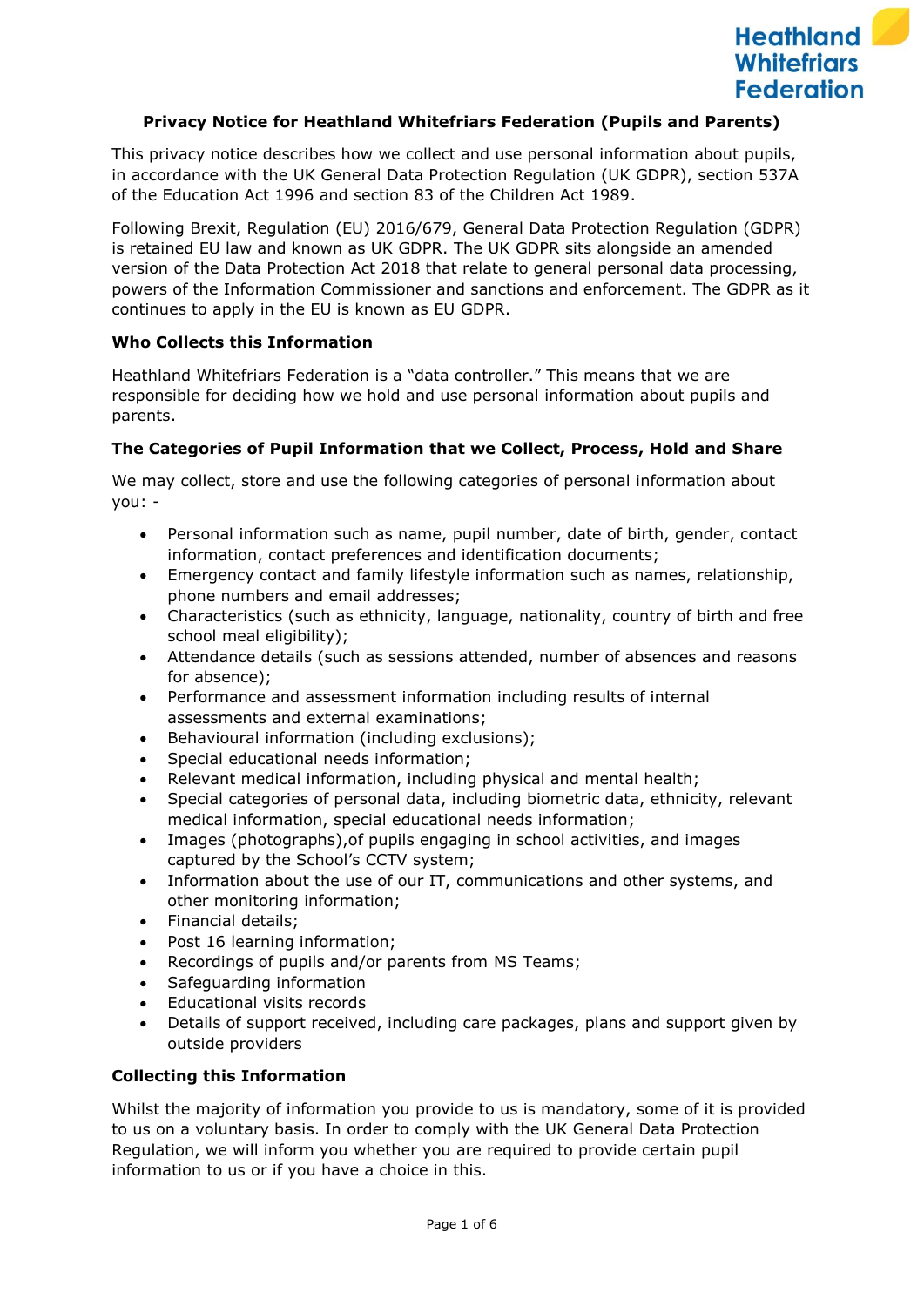

It is important that the personal information we hold about you is accurate and current. Please keep us informed if your personal information changes during your working relationship with us.

# **How We Use Your Personal Information**

We hold pupil data and use it for: -

- Pupil selection (and to confirm the identity of prospective pupils and their parents);
- Providing education services and extra-curricular activities to pupils, and monitoring pupils' progress and educational needs;
- Informing decisions such as the funding of schools;
- Assessing performance and to set targets for schools;
- Safeguarding pupils' welfare and providing appropriate pastoral (and where necessary medical) care;
- Supporting teaching and learning;
- Giving and receiving information and references about past, current and prospective pupils, and providing references to potential employers of past pupils;
- Managing internal policy and procedure;
- Enabling pupils to take part in assessments, publishing the results of examinations and recording pupil achievements;
- Carryinh out statistical analysis for diversity purposes;
- Legal and regulatory purposes (for example child protection, diversity monitoring and health and safety) and to comply with legal obligations and duties of care;
- Enabling relevant authorities to monitor the school's performance and to intervene or assist with incidents as appropriate;
- Monitoring use of the school's IT and communications systems in accordance with the school's Acceptable Use Policy;
- Making use of photographic images of pupils in school publications, on the school website and on social media channels;
- Security purposes, including CCTV;
- Where otherwise reasonably necessary for the school's purposes, including to obtain appropriate professional advice and insurance for the school.
- To provide support to pupils after they leave the school

# **The Lawful Basis On Which We Use This Information**

We will only use your information when the law allows us to. Most commonly, we will use your information in the following circumstances: -

- Consent: the individual has given clear consent to process their personal data for a specific purpose;
- Contract: the processing is necessary for a contract with the individual;
- Legal obligation: the processing is necessary to comply with the law (not including contractual obligations);
- Vital interests: the processing is necessary to protect someone's life.
- Public task: the processing is necessary to perform a task in the public interest or for official functions, and the task or function has a clear basis in law; and
- The Education Act 1996: for Departmental Censuses 3 times a year. More information can be found at: [https://www.gov.uk/education/data-collection-and](https://www.gov.uk/education/data-collection-and-censuses-for-schools)[censuses-for-schools.](https://www.gov.uk/education/data-collection-and-censuses-for-schools)

We need all the categories of information in the list above primarily to allow us to comply with legal obligations. Please note that we may process information without knowledge or consent, where this is requiredor permitted by law.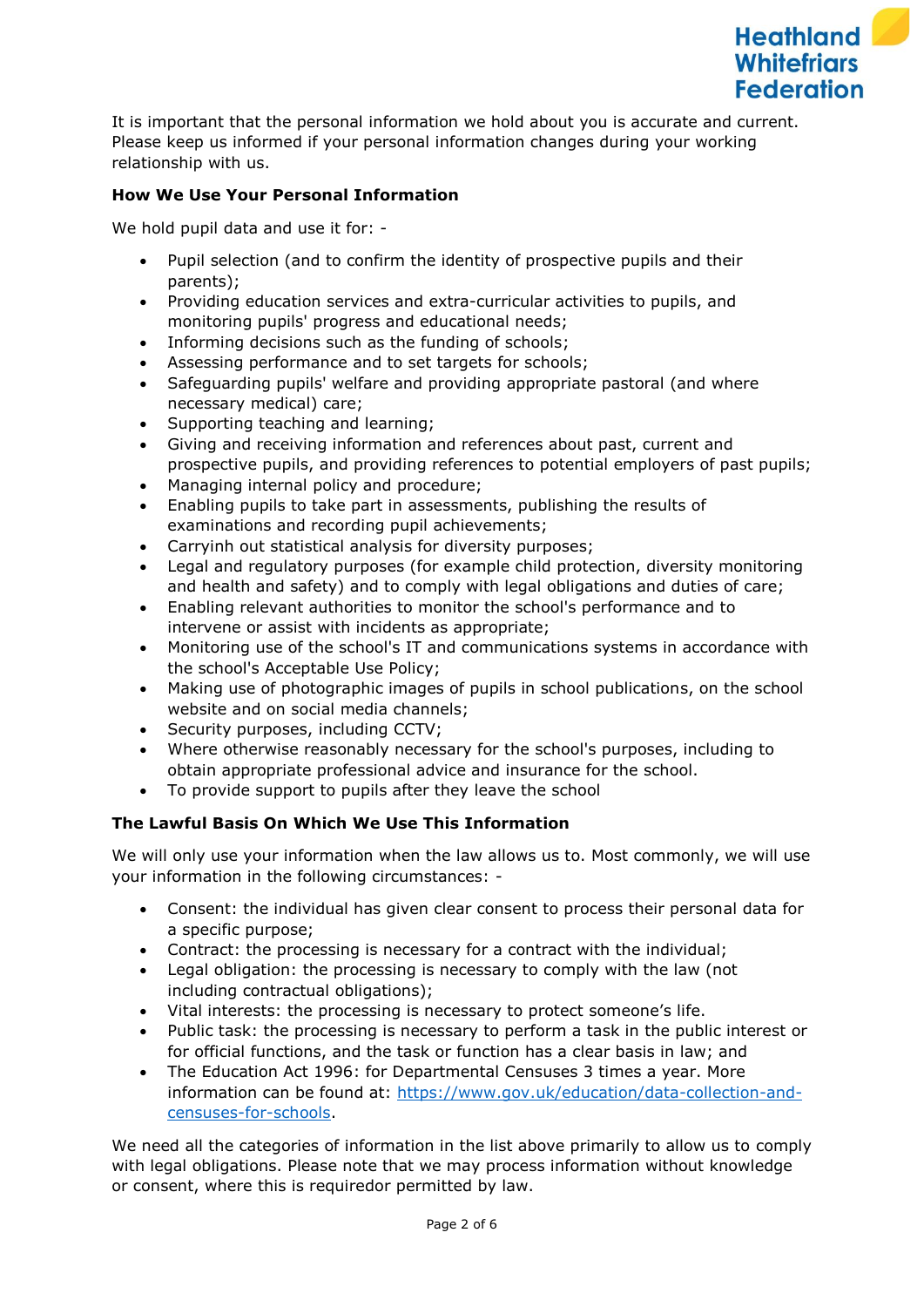# **Sharing Data**

We may need to share your data with third parties where it is necessary. There are strict controls on who can see your information. We will not share your data if you have advised us that you do not want it shared unless it's the only way we can make sure a pupil stays safe and healthy or we are legally required to do so.

We share pupil information with: -

- the Department for Education (DfE) on a statutory basis under section 3 of The Education (Information About Individual Pupils) (England) Regulations 2013
- Ofsted
- Other Schools that pupils have attended/will attend
- NHS
- Welfare services (such as social services)
- Law enforcement officials such as police, HMRC
- Local Authority Designated Officer
- Professional advisors such as lawyers and consultants
- Support services (including insurance, IT support, information security)
- Providers of learning software such as Office 365, Pearsons Bug Club, Operoo, Doublestruck MERit, Satchel Show My Homework, Tapestry Learning Journal, PE Passport, Unifrog and Nuffield Language Intervention 'NELI'
- The Local Authority
- Youth support services under section 507B of the Education Act 1996, to enable them to provide information regarding training and careers as part of the education or training of 13-19 year olds
- other schools within the Federation.

Information will be provided to those agencies securely or anonymised where possible.

The recipient of the information will be bound by confidentiality obligations, we require them to respect the security of your data and to treat it in accordance with the law.

# **Why We Share This Information**

We do not share information about our pupils with anyone without consent unless otherwise required by law.

For example, we share students' data with the DfE on a statutory basis which underpins school funding and educational attainment. To find out more about the data collection requirements placed on us by the DfE please go to https://www.gov.uk/education/datacollection-and-censuses-for-schools.

# **Storing Pupil Data**

The School keep information about pupils on computer systems and sometimes on paper.

Except as required by law, the School only retains information about pupils for as long as necessary in accordance with timeframes imposed by law and our internal policy.

Full details on how long we keep personal data for is set out in our data retention policy, this can be found on our website.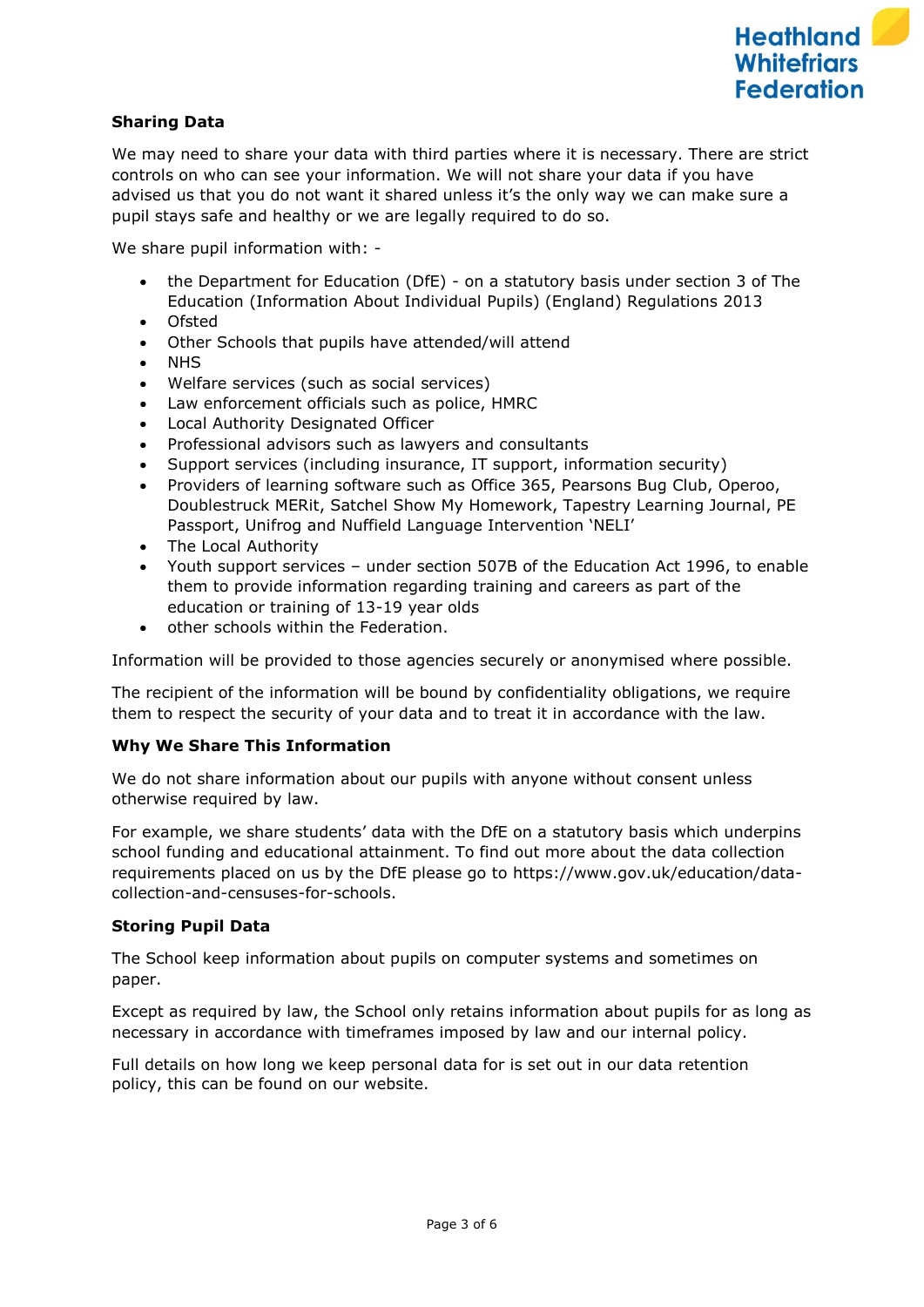

# **Retention Periods**

Except as otherwise permitted or required by applicable law or regulation, the School only retains personal data for as long as necessary to fulfil the purposes they collected it for, as required to satisfy any legal, accounting or reporting obligations, or as necessary to resolve disputes.

Information about how we retain information can be found in our Data Retention Policy. This document can be found on our website.

#### **Security**

We have put in place measures to protect the security of your information (i.e. against it being accidentally lost, used or accessed in an unauthorised way).

#### **Youth support services**

#### **Pupils aged 13+**

Once our pupils reach the age of 13, we also pass pupil information to our local authority and / or provider of youth support services as they have responsibilities in relation to the education or training of 13-19 year olds under section 507B of the Education Act 1996.

We must provide the pupils name, the parents name(s) and any further information relevant to the support services role.

This enables them to provide services as follows:

- youth support services
- careers advisers

A parent or guardian can request that only their child's name, address and date of birth is passed to their local authority or provider of youth support services by informing us. This right is transferred to the child / pupil once he/she reaches the age 16.

#### **Pupils aged 16+**

We will also share certain information about pupils aged 16+ with our local authority and or provider of youth support services as they have responsibilities in relation to the education or training of 13-19 year olds under section 507B of the Education Act 1996.

This enables them to provide services as follows:

- post-16 education and training providers
- youth support services
- careers advisers

For more information about services for young people, please visit our local authority website.

### **The National Pupil Database**

The NPD is owned and managed by the Department for Education and contains information about pupils in schools in England. It provides invaluable evidence on educational performance to inform independent research, as well as studies commissioned by the Department. It is held in electronic format for statistical purposes.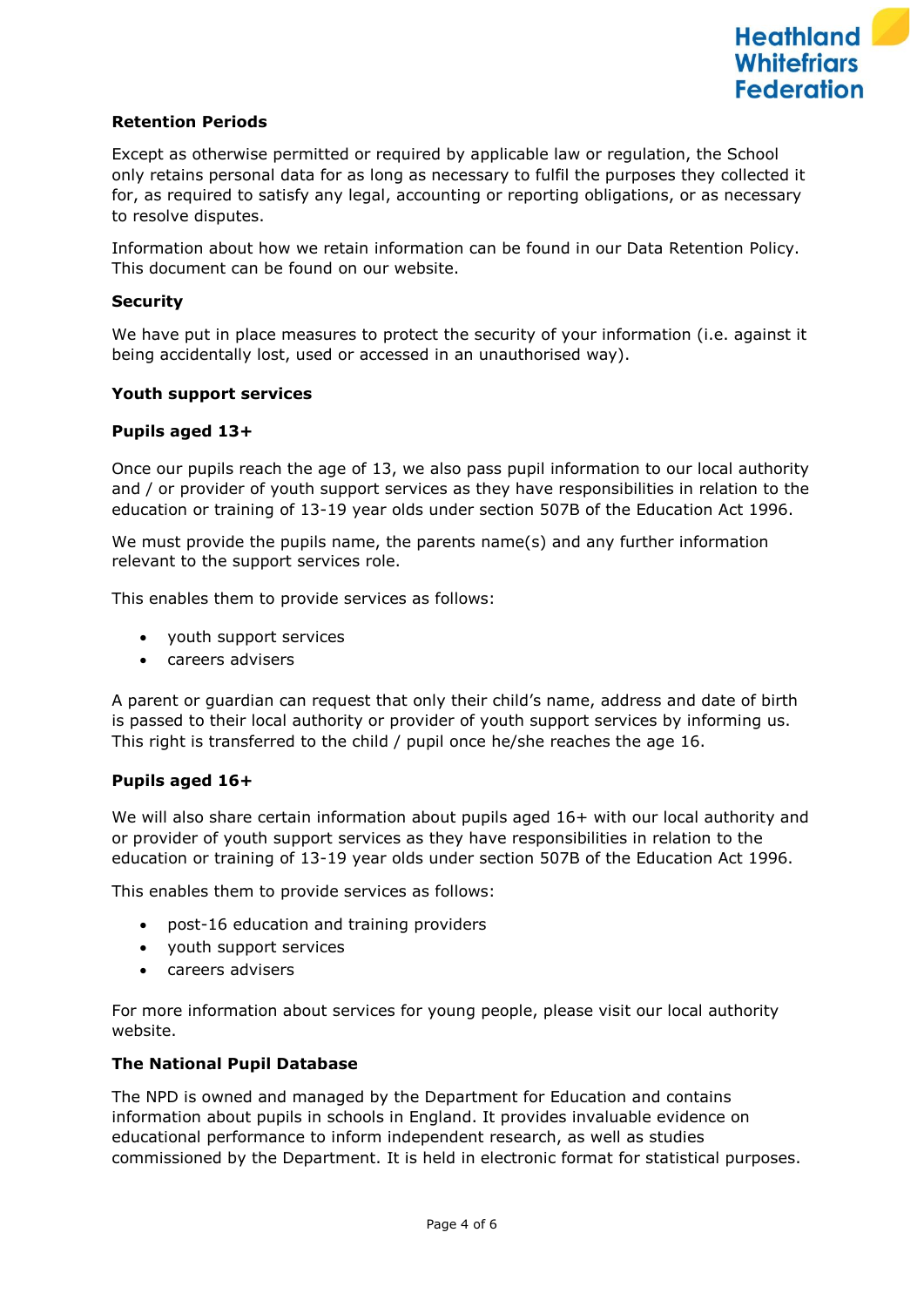This information is securely collected from a range of sources including schools, local authorities and awarding bodies.

We are required by law, to provide information about our pupils to the DfE as part of statutory data collections such as the school census and early years' census. Some of this information is then stored in the NPD. The law that allows this is the Education (Information About Individual Pupils) (England) Regulations 2013.

# To find out more about the NPD, go to

[https://www.gov.uk/government/publications/national-pupil-database-user-guide-and](https://www.gov.uk/government/publications/national-pupil-database-user-guide-and-supporting-information)[supporting-information.](https://www.gov.uk/government/publications/national-pupil-database-user-guide-and-supporting-information)

The department may share information about our pupils from the NPD with third parties who promote the education or well-being of children in England by:

- conducting research or analysis
- producing statistics
- providing information, advice or guidance

The Department has robust processes in place to ensure the confidentiality of our data is maintained and there are stringent controls in place regarding access and use of the data. Decisions on whether DfE releases data to third parties are subject to a strict approval process and based on a detailed assessment of:

- who is requesting the data
- the purpose for which it is required
- the level and sensitivity of data requested
- the arrangements in place to store and handle the data

To be granted access to pupil information, organisations must comply with strict terms and conditions covering the confidentiality and handling of the data, security arrangements and retention and use of the data.

For more information about the department's data sharing process, please visit: <https://www.gov.uk/data-protection-how-we-collect-and-share-research-data>

For information about which organisations the department has provided pupil information, (and for which project), please visit the following website: <https://www.gov.uk/government/publications/national-pupil-database-requests-received>

To contact DfE:<https://www.gov.uk/contact-dfe>

#### **Requesting Access to your Personal Data**

Under data protection legislation, parents and pupils have the right to request access to information about them that we hold. To make a request for your personal information, or be given access to your child's education record, contact the School Data Manager via the Main School Office at [office@whitefriars.harrow.sch.uk](mailto:office@whitefriars.harrow.sch.uk) or [office@heathland.harrow.sch.uk.](mailto:office@heathland.harrow.sch.uk)

We may need to request specific information from you to help us confirm your identity and ensure your right to access the information (or to exercise any of your other rights). This is another appropriate security measure to ensure that personal information is not disclosed to any person who has no right to receive it.